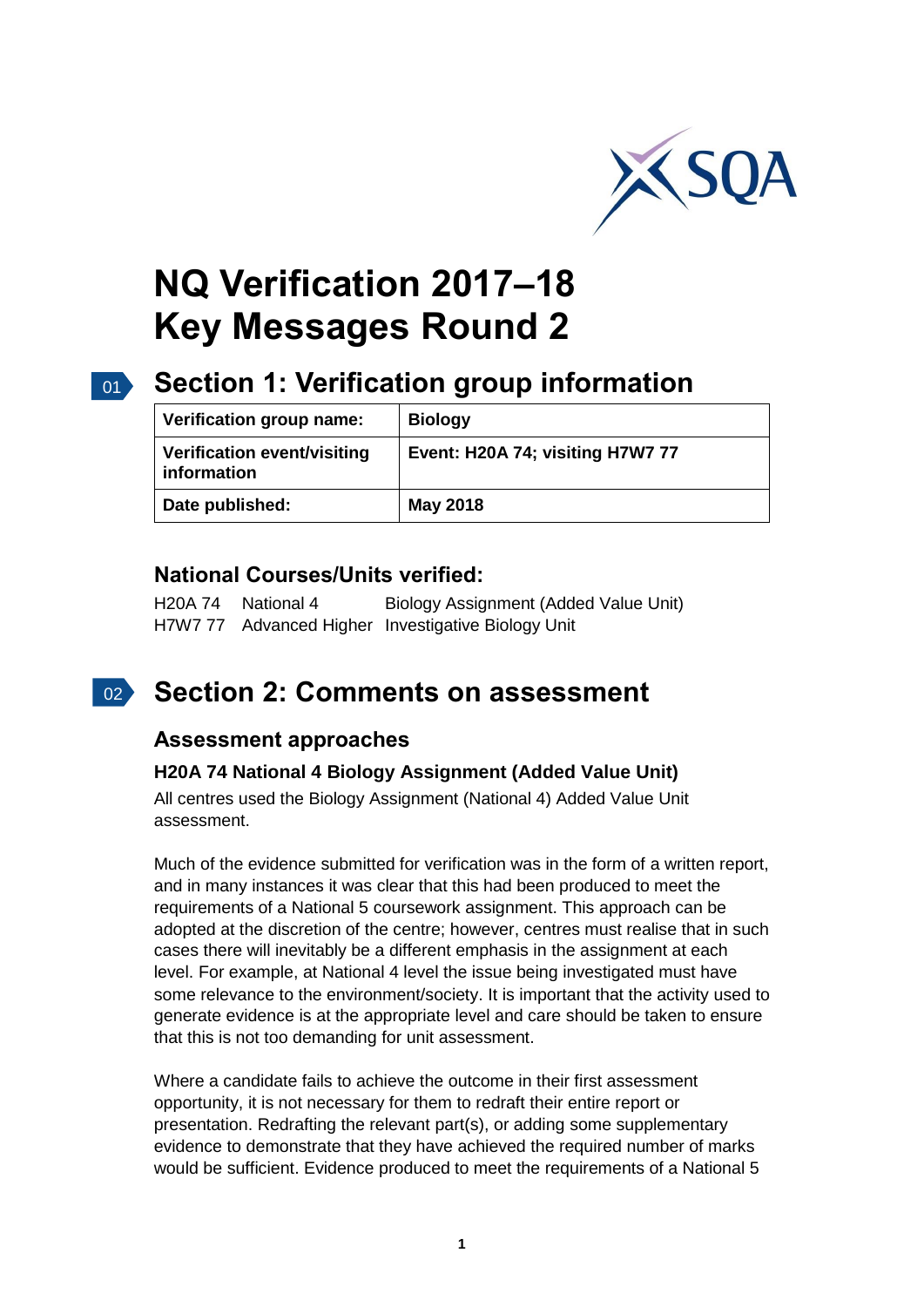coursework assignment will not necessarily allow candidates to achieve a pass for this unit and in many instances some redrafting will be required; specifically, assessment standards 1.1, 1.2, and 1.4.

#### **H7W7 77 Investigative Biology Unit**

#### **Outcome 1**

Most centres used a pilot study to meet the assessment standards for this outcome; others used the initial stages of their Advanced Higher project. This was in the form of either a written report or a daybook. In some instances these were used together as a means of providing the evidence to meet all of the assessment standards.

#### **Outcome 2**

There was evidence of SQA unit assessment support packages 1 and 2 being used by centres to meet the assessment standards for this outcome.

Where candidates failed to pass this outcome in their initial assessment the appropriate questions from the other package were used for re-assessment.

### **Assessment judgements**

#### **H20A 74 National 4 Biology Assignment (Added Value Unit)**

Many centres subdivided the individual requirements for each assessment standard into a checklist, detailing the sub-points within each assessment standard. This is good practice, assisting candidates and assessors in ensuring that all aspects of each assessment standard had been addressed.

The following specific points relate to issues from the individual assessment standards.

*Assessment standard 1.1 — Choosing, with justification, a relevant issue in biology*

Almost all candidates were able to make some form of statement regarding the issue being investigated. However, the justification for choosing this must include a statement explaining the relevance of the issue to the environment/society, which was rarely included or correct. As there is also a requirement to explain the impact of the issue on the environment/society for assessment standard 1.4, it is clearly critical for this to be considered carefully at the outset when candidates are selecting their topics for research.

*Assessment standard 1.2 — Researching the issue*

The majority of candidates included relevant information/data from two sources in their evidence.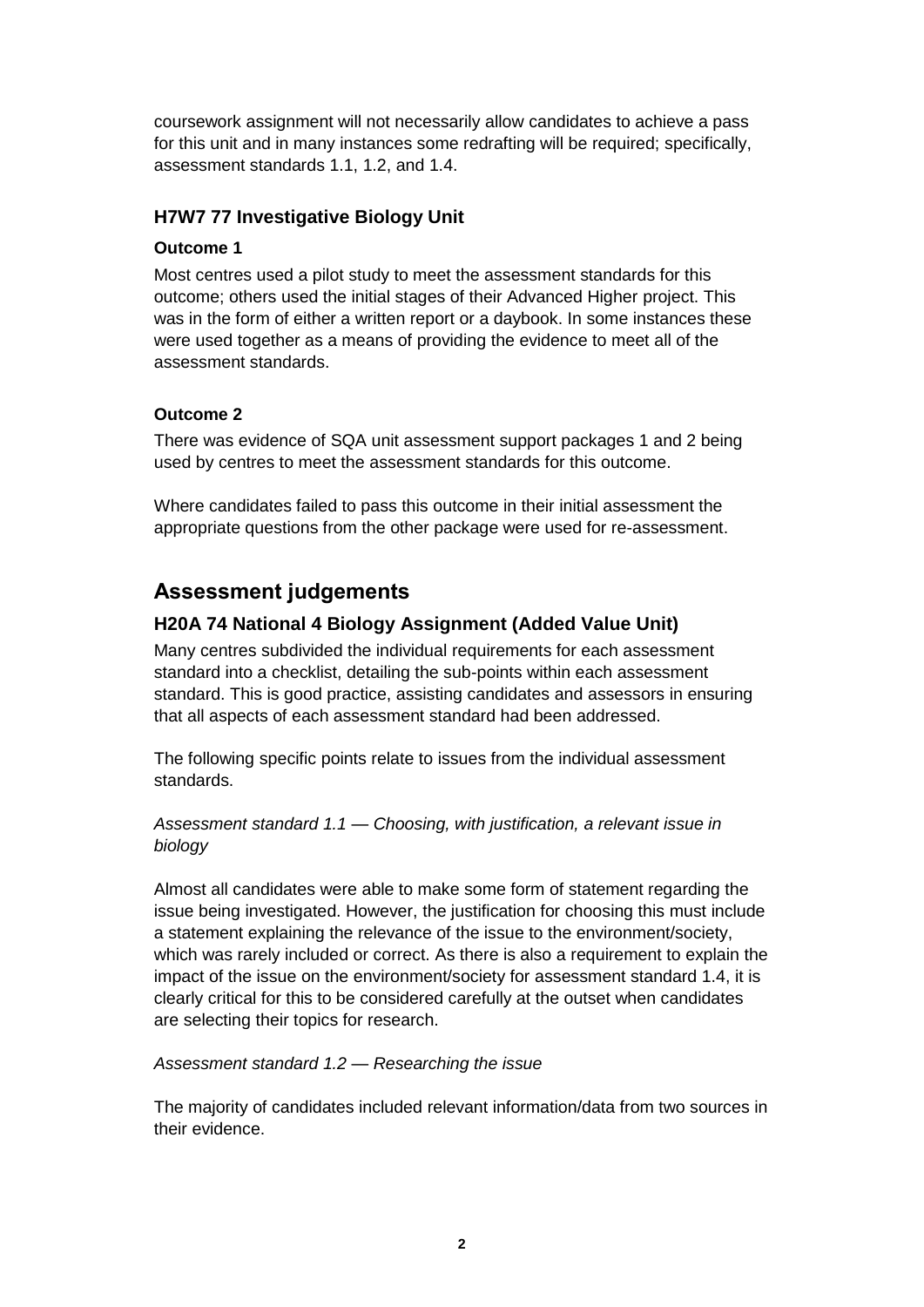Some candidates used an experiment/practical activity as one of the two sources of data. If this approach is adopted it is important to ensure that it is clearly linked to an issue that satisfies the criteria for assessment standard 1.1, ie it has an impact on the environment/society.

Many candidates used data from their own experiment/practical activity as one of their sources. Centres are reminded that where this is the case then the title and aim must be recorded as the reference for this source. This must be separate from the title and aim of the investigation itself.

#### *Assessment standard 1.3 — Processing and presenting appropriate information/data*

Most candidates provided evidence of presenting one of their pieces of information/data in a different way to that found in the published source. In many instances, this was in the form of a graph or table but these were not always completed with the accuracy required at this level. Where a candidate chooses to present information/data in one of these formats, the correct headings, labels, scales and units are required.

#### *Assessment standard 1.4 — Applying knowledge and understanding of biology involved*

There is no requirement for the topic to include an application of biology.

Guidance should be given to candidates in the initial stages of choosing a topic to ensure that this is an assessment standard they can meet. Centres are reminded that marks can only be awarded for descriptions or explanations of underlying biology that are relevant to the issue being investigated. Candidates can only access the third mark for this assessment standard if the impact is explained/described using some knowledge of biology.

#### *Assessment standard 1.5 — Communicating the findings of the investigation*

Centres are reminded that candidates are required to draw a conclusion or to summarise their findings and that this must be backed up by the evidence in the investigation.

#### **H7W7 77 Investigative Biology Unit**

#### **Outcome 1**

Centres did make good overall assessment judgements using the detail provided in the judging evidence tables.

The following specific points relate to the individual assessment standards.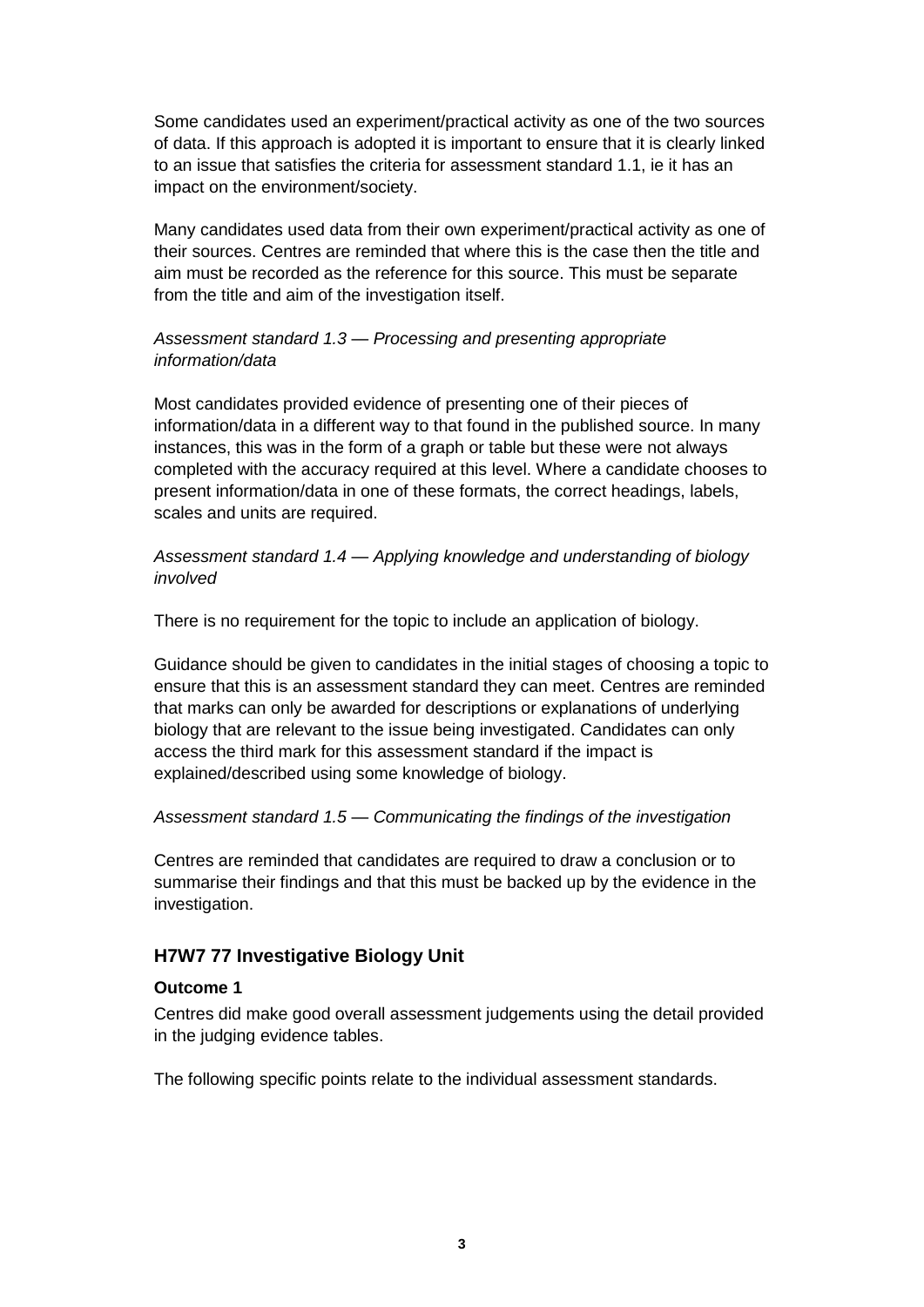#### *Assessment standard 1.1 — Designing investigative procedures appropriate to the aim*

Most centres indicated that candidates had met this assessment standard when there was there was a lack of evidence for all of the evidence requirements. Centres should note that there are several evidence requirements needed to meet this assessment standard.

Issues arose where candidates devised an inappropriate aim. Centres should help candidates identify suitable topics for investigation and devise an aim that will allow them to meet the other assessment standards. Candidates must also formulate a hypothesis or question based on the aim.

The procedures should be described in enough detail to show that they are appropriate to the aim of the investigation. These should indicate that the candidates have at least considered:

- $\bullet$  the use of suitable controls (negative and/or positive)
- $\bullet$  the control of confounding variables
- $\bullet$  the need for repeated measurements, ie replicate treatments or samples
- $\bullet$  the need for repeated experiments, ie independent replication

It should be clear in the evidence provided that the main confounding variables have been considered. Some candidates chose to list these separately which allowed the candidate, the assessor and the verifier to see if they had been considered appropriately.

#### *Assessment standard 1.2 — Taking account of ethical considerations*

Most candidates met this assessment standard. Where an investigation had particular ethical considerations, candidates had addressed these appropriately. However, candidates should be advised that where there are no ethical considerations they should include a statement indicating that they have considered this.

#### *Assessment standard 1.3 — Identifying potential hazards, assessing associated risks and applying appropriate control measures*

Most candidates met this assessment standard. Some centres used a risk assessment form which allowed candidates to show that as well as being aware of the hazards they had controlled these appropriately when carrying out their investigation. Both of these elements are required to meet this assessment standard.

#### *Assessment standard 1.4 — Collecting data with precision and accuracy*

Most centres indicated that candidates had met this assessment standard when there was there was a lack of evidence for all of the evidence requirements.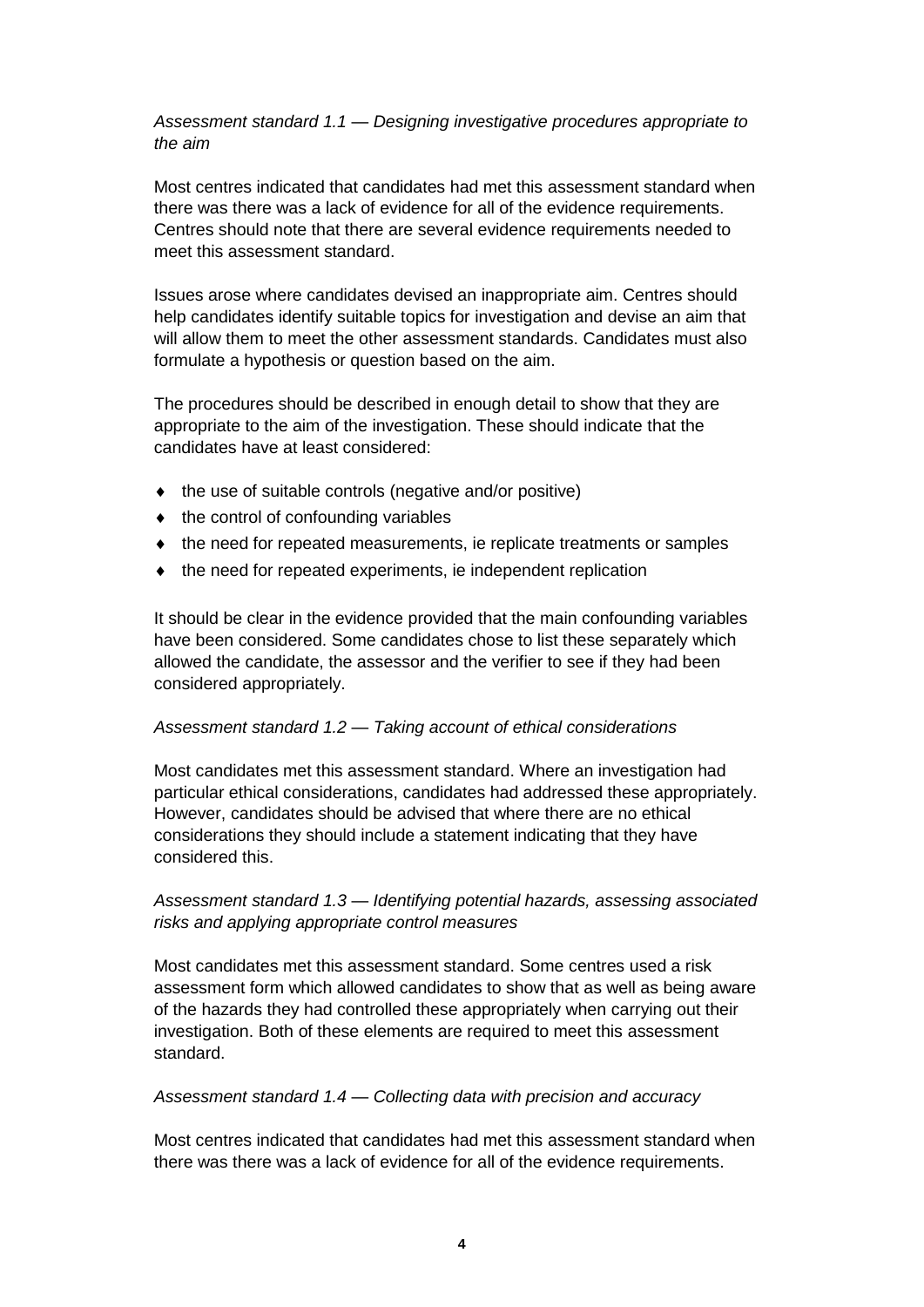Centres should note that there are several evidence requirements needed to meet this assessment standard.

Most candidates recorded their measurements/observations in a planned and organised way. The most common format used was a table of results which was appropriate for their data. However, these tables were often not completed with the accuracy required at this level. Centres should ensure that candidates use appropriate headings and units in tables.

There should be information within the evidence of the instruments/methods used to make measurements; these should be appropriate to generate data that is within a suitable range and of suitable accuracy and precision, eg it would be inappropriate to use a measuring cylinder to measure volumes with precision and accuracy.

Centres should advise candidates to consider the results generated from their investigation. Some candidates had results which showed a wide variation yet they failed to consider what this meant, ie was there an issue with their procedure that led to this variation?

*Assessment standard 1.5 — Using initial results to develop or confirm procedures in the experimental design*

Most candidates met this assessment standard. The focus of this assessment standard is the initial results. Candidates should review these and decide if further steps are needed, eg modifying the procedure. The reasons for any modifications should be explained and described. Where candidates are confirming that a procedure is appropriate for future work they should state what this work would be.

#### **Outcome 2**

Candidates are no longer required to pass each assessment standard (2.1, 2.2, 2.3 and 2.4) independently. Where a candidate achieves 50% or more of the total marks available in a single unit assessment they pass outcome 2 for this unit. Some centres showed good practice by discussing and amending the marking guidance before the assessments for this outcome were used. However, where this is the case care should be taken to ensure that alternative questions/answers are of a similar standard to those in the original SQA unit assessment support packs. Underlining and/or bracketing words in an answer often changes the level of difficulty and, as a result, these should be used with caution.

Most centres showed some degree of leniency in their application of the marking guidance. Centres are advised to apply the agreed marking guidance and use internal verification to ensure that all candidates are assessed accurately, fairly and consistently to national standards.